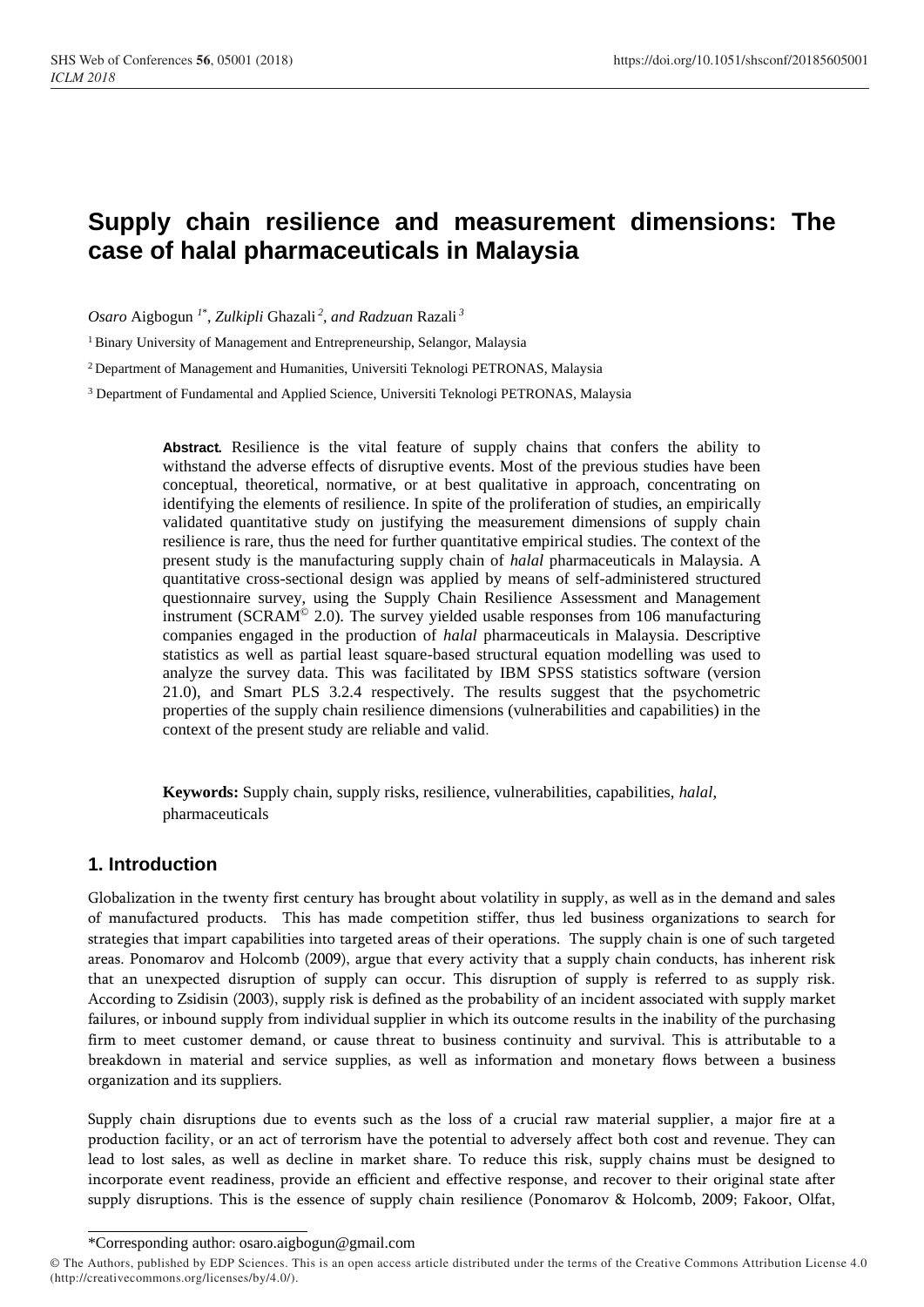Feizi, & Amiri, 2013; Pettit, Croxton, & Fiksel, 2013; Raja, Bodla, & Malik, 2011; Chowdry & Quaddhus, 2016). Christopher and Peck (2004) define resilience as the ability of a system to return to its original state or move to a new and more desirable state after being disturbed. Thus, resilience entails a proactive approach which helps business organizations to side step avoidable risks and bounce back quickly from unexpected/unavoidable risks (uncertainties) in the supply chain. It is worthy of note that more than 80% of global companies are now concerned about supply chain resilience (Bhatia, Lane, & Wain, 2013). This is because of the increasing globalization of supply and operations, as well as market volatility of starting raw materials for production.

Over the last 13 years, resilience has dominated the discussions in the supply chain risk management literature. The important aspects of these discussions are centered on the measurement dimensions, as well as the antecedents of supply chain resilience. Based on extensive literature review (e.g Fiksel, 2006; Fakoor, et al., 2013, Pettit et al., 2013; Fiksel, et al., 2015), a consensus is that supply chain resilience can be estimated via the measurement dimensions of vulnerabilities and capabilities. Vulnerabilities are fundamental factors that make a business organization susceptible to disruptions, while capabilities are attributes that enable a business to anticipate and overcome disruptions (Pettit *et al.*, 2013). Based on this, to pursue resilience in the supply chain, an increase level of capabilities in relation to a mitigation of vulnerabilities in the supply chain is required (Pettit  $et$ al., 2010; Fakoor, et al., 2013).

Moreover, Eyinda (2009) argues that the pharmaceutical manufacturing supply chain is most vulnerable to supply disruptions. However, in such a vulnerable situation, empirical evidence suggests that the supply chain of halal pharmaceuticals in Malaysia is thriving (Saifudin et al., 2016; Selim, Zailani, & Aziz, 2018). However, a major challenge is that resilience cannot be investigated without the identification of the capabilities and vulnerabilities unique to the supply chain in context. This is because the literature argues that vulnerabilities and capabilities in a supply chain differ across different sectors and contexts in line with the specificities of the operating environment (Waters, 2008; Ponomarov & Holcomb, 2009; Barroso, Machado & Cruz 2011; Fakoor et al., 2013). Hence, the necessary capabilities as well as the vulnerabilities associated with the supply chain resilience of halal pharmaceuticals in Malaysia is worthy of investigation, and examination. Thus, inspired by the industry's apparent growth despite numerous adversities, it is pertinent to examine the reliability and validity of the measurement dimensions (capabilities and vulnerabilities) of the supply chains of companies engaged in the production of halal pharmaceuticals in Malaysia. By achieving this, the objective of the present research is met.

## **2. Literature review**

In supply chain literature, conceptualization of supply chain resilience can be analyzed from different perspectives. Some of the studies shed light on building resilience capabilities upfront such as flexibility, visibility, redundancy, collaboration, disaster readiness, financial strength, market capability, etc. (Erol et al., 2010; Pettit, et al., 2013; Jüttner & Maklan, 2011; Pal et al., 2014;), whereas other studies focus on resilience capabilities after the act, such as recovery time, cost and response effort (Sheffi & Rice, 2005; Christopher & Peck, 2004; Falasca Zobel, & Cook, 2008). These two notions of resilience capabilities are also interchangeably defined as pre-disruption resilient actions and post disruption resilient actions (Rose, 2004).

However, despite the increasing number of papers published on supply chain resilience, there has been little application of quantitative modeling techniques to the subject matter; in general, most papers have simply provided qualitative insights into the problem. Most analyses on supply chain resilience have failed to draw conclusions about causalities between supply chain practices and supply chain resilience, but only answer explorative questions without providing any statistical evidence of the findings. Previous studies would have been more convincing if they had drawn statistical inferences from quantitative results, and the conclusions might have been more interesting. It is however worthy of mention that this issue has recently been given consideration by contemporary researchers on supply chain resilience (e.g Falasca, et al., 2008; Pettit et al., 2013; Fakoor et al., 2013; Chowdhury & Quaddus; 2016).

The study of Pettit et al. (2013) was based on extant literature and refined through a focus group methodology with respondents gathered from seven global manufacturing supply chains in the consumer goods, and chemical manufacturing industries. Their findings reveal that vulnerabilities and capabilities are two measurement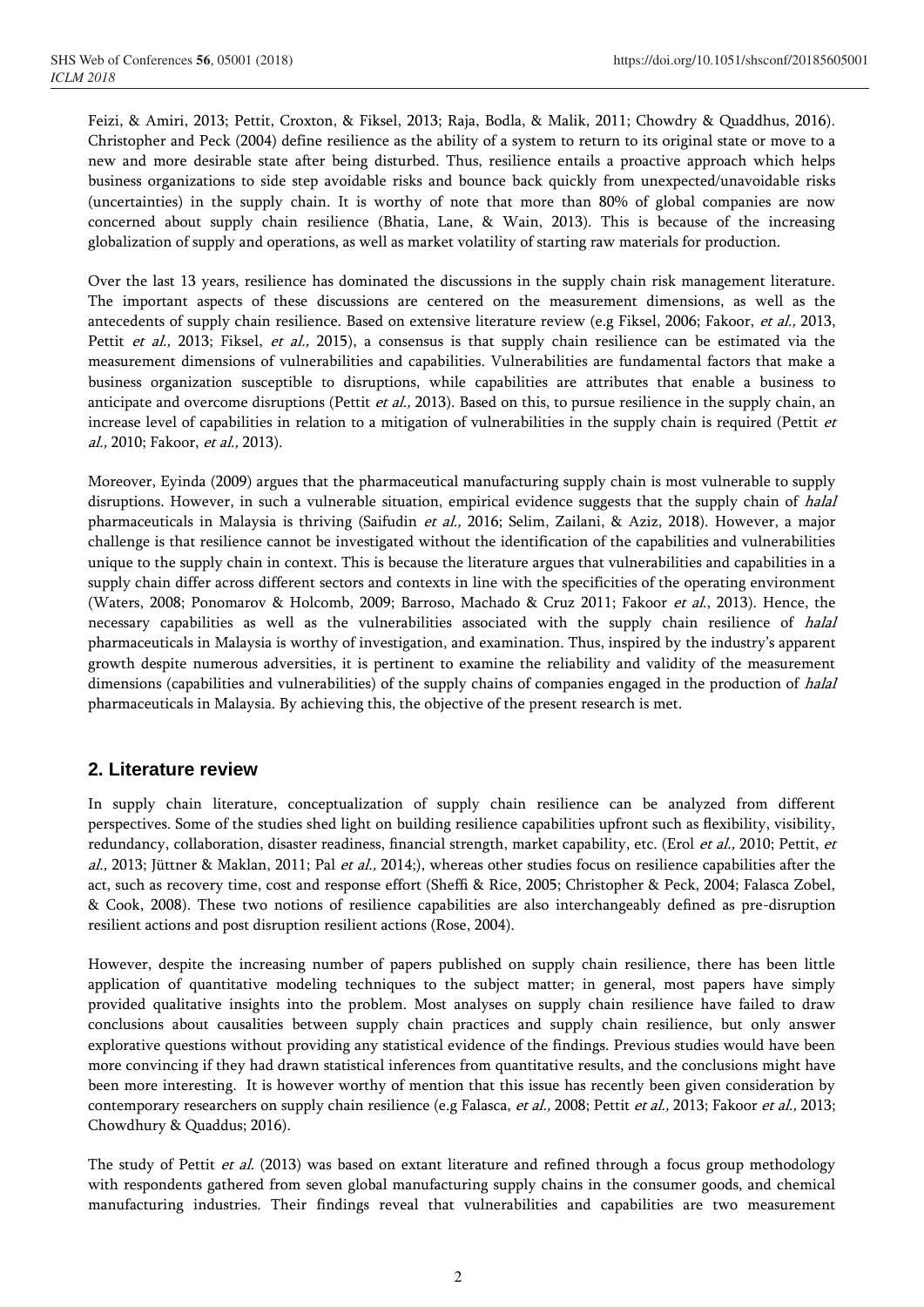dimensions of supply chain resilience that must be identified in the investigation of supply chain resilience. It is thus imperative to state that this is a necessary step in supply chain resilience research. An improvement in the resilience of supply chain thus requires enhancement of the capabilities and mitigation of the vulnerabilities (Barroso, et al., 2011; Fakoor, et al., 2013; Pettit, et al, 2010). Furthermore, Pettit, et al. (2010) developed a quantitative questionnaire survey assessment instrument named Supply Chain Resilience Assessment and Management (SCRAM©) instrument. This assessment instrument which is anchored on a 5-point Likert scale response (1- strongly disagree to 5 – Strongly agree) enables the assessment of the vulnerabilities, and the capabilities of a supply chain from the judgements of supply chain experts who are knowledgeable on the supply chain operations of their organizations. Fakoor et al. (2013) successfully applied the SCRAM<sup>®</sup> in gathering data from supply chain executives in the Iranian automotive industry. They quantified the views of the respondents regarding vulnerabilities and capabilities.

## **3. Methodology**

This paper is part of a larger study on supply chain resilience. The findings from a semi-structured interview conducted via a phenomenological qualitative method have been reported (see Aigbogun et al., 2014). This revealed four vulnerability indicators (turbulence, external pressures, sensitivity, and connectivity); and six capability indicators (flexibility, reserve capacity, visibility, adaptability, collaboration, and supplier dispersion) unique to the supply chain of halal pharmaceuticals in Malaysia. For the present study, a questionnaire-based survey in a cross-sectional time horizon was applied. This survey was carried out by means of a self-administered structured type questionnaire (SCRAM© 2.0) distributed directly to the research population. All variables of interest were estimated through the respondents' perceptual evaluation of their companies' products and operations on a 5-point Likert-type scale, which was anchored by 1 (Strongly disagree) and 5 (Strongly agree). All the measurement items used have been adopted from previously established measurement scales (SCRAM© 2.0). Thus, the validity of these items has been previously evaluated. However, it is possible that the differences that exists in the context, scope and environment of the present research necessitates a formal content validity test to be carried out. In doing this, the initial pool of items was given to a panel of 16 experts to be reviewed, and their comments and suggestions were used to refine and modify the questionnaire items.

The sample unit of analysis was manufacturing company engaged in the production of halal pharmaceuticals in Malaysia. Each company was represented (the respondents) by either senior production manager, supply chain manager or senior executive in purchasing/logistics/planning/scheduling. The sampling frame was the 2015 list prepared by Jabatan Kemajuan Islam Malaysia (JAKIM), of companies engaged in production of halal pharmaceutical in Malaysia. In Malaysia, JAKIM is the regulatory authority charged with the responsibility to formulate and standardize the laws and regulations necessary to evaluate and coordinate the implementation of halal standards in Malaysia. The sample size was calculated to be 104 companies (Krejcie and Morgan, 1970). Partial Least Squares (PLS) technique as a part of Structural Equation Modelling (SEM) was used to model supply chain resilience as a third-order hierarchical model of the measurement dimensions in formative mode. Based on the guideline of previous studies (Christopher & Peck, 2004; Jüttner & Maklan, 2011; Chowdhury & Quaddus, 2016) and the decision rules of Jarvis et al. (2003), formative measurement mode was selected for measuring the dimensions of supply chain resilience. The measurement dimensions of supply chain resilience were analyzed through the examination of indicator weight (w), loading (l) and variance influence factor (VIF) (Hair et al., 2011).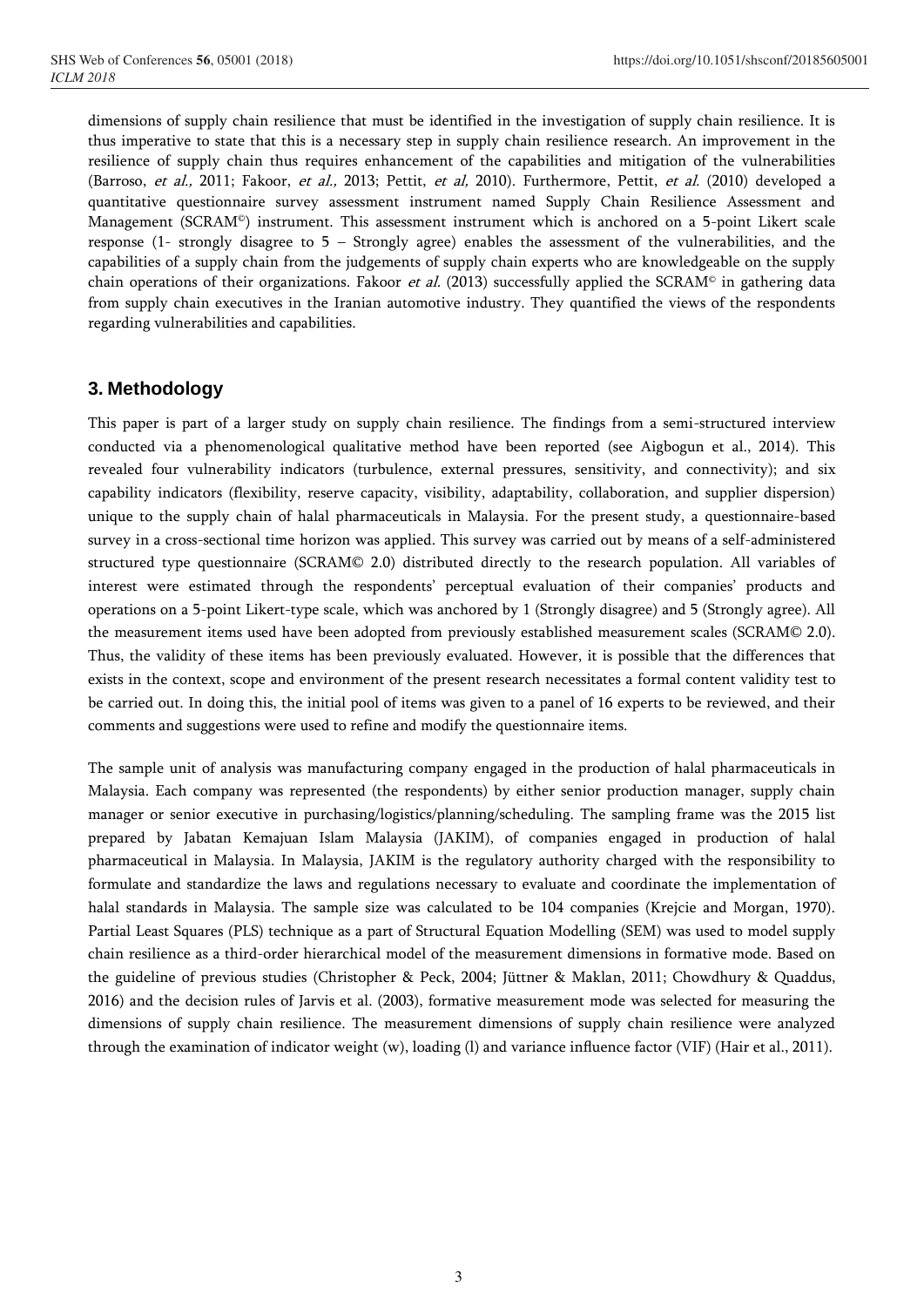# **4. Results and discussion**

#### **4.1 Descriptive Statistics of Research Constructs**

The responses from the survey respondents were anchored on a 5-point Likert scale with '1' being strongly disagree, and '5' strongly agree. Hence, according to the recommendation of Boone & Boone (2012) for Likert scale data, the mean and standard deviation was applied as a measure of central tendency and variability respectively. Thus, any average of above 3.0 was considered good as this indicated the level of the respondents' agreement to those statements representing the constructs tested. Table 1 shows the descriptive statistics output of the research constructs. The means and standard deviations were arrived at by computing the average of the means of their respective items.

|            | N   | Min  | Max  | Mean  | Std. Dev. |
|------------|-----|------|------|-------|-----------|
| TB         | 106 | 1.00 | 5.00 | 2.918 | 0.903     |
| EP         | 106 | 1.00 | 5.00 | 3.110 | 0.895     |
| <b>STY</b> | 106 | 1.00 | 5.00 | 3.785 | 1.028     |
| <b>CTY</b> | 106 | 1.00 | 5.00 | 3.515 | 0.771     |
| <b>FBY</b> | 106 | 1.00 | 5.00 | 3.740 | 0.751     |
| <b>VBY</b> | 106 | 1.00 | 5.00 | 2.830 | 0.831     |
| <b>CBN</b> | 106 | 1.00 | 5.00 | 3.120 | 0.881     |
| <b>ADY</b> | 106 | 1.00 | 5.00 | 2.919 | 0.927     |
| <b>CPY</b> | 106 | 1.00 | 5.00 | 3.359 | 0.956     |
| <b>SD</b>  | 106 | 1.00 | 5.00 | 2.905 | 1.029     |

**Table 1**: Descriptive Statistics of Research Constructs

Source: survey data

Legend:

TB= Turbulence; EP= External pressures; STY= Sensitivity; CTY= Connectivity; FBY= Flexibility; VBY= Visibility; CBN= Collaboration; ADY= Adaptability; CPY= Capacity; SD= Supplier dispersion

The results reveal that EP (3.110), STY (3.785), CTY (3.515), FBY (3.740), CBN, (3.120), and CPY (3.359), had their mean values above the mid-point level of 3.0, while TB (2.918), VBY (2.830), ADY (2.919), SD (2.905) had a mean value less than 3.0. However, a computation of the average of these mean values revealed an average of 3.220. This phenomenon indicates that the consensus respondents' perception towards the measurement dimensions of supply chain resilience was generally above the average when computed together. The standard deviation was applied as a dispersion index to indicate the degree to which respondents within each construct differ from the mean of the construct. From the results, it is observed that the standard deviation value (1.029) of SD deviated the most from its mean. This value suggests that the survey respondents were most varying in this construct from each other. On the other hand, the lowest deviation from mean was FBY with a standard deviation of 0.751.

#### **4.2. Assessment of the First Order Measurement Dimensions of Supply Chain Resilience (Formative Mode)**

The outer weights and outer loadings for each measurement item of the first-order formative constructs of supply chain resilience measurement model were analyzed. Among the original 48 items, 43 had significant weights and loadings above the recommended minimum threshold values. The remaining 5 items with insignificant weights and loadings were dropped from the model (Hair *et al.,* 2011). The items that were dropped are V1.2, V3.3, V3.6, C2.1, C4.1, and they make up a total of 6.9% of the total number of item measures. The trimmed model was rerun and revaluated. Furthermore, the collinearity among the first-order formative constructs was examined by means of their respective VIF values. The Table 2 is a summary of the trimmed model showing the outer weights, and outer loadings, with their respective t-values and p-values, as well as the collinearity statistics (VIF) at the firstorder level in the formative mode.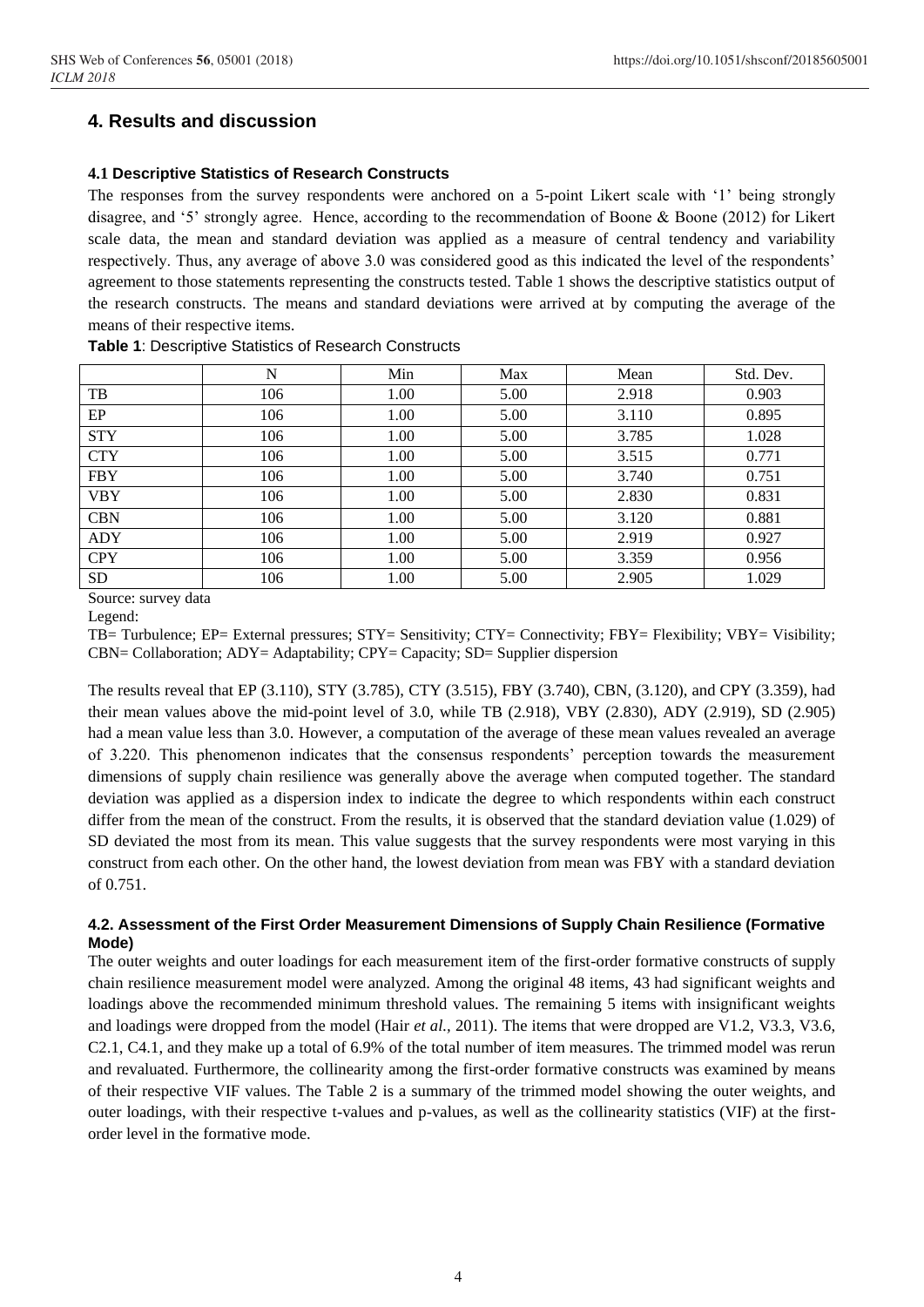| First-order<br>construct<br>l<br>W<br>$t-$<br>$t-$<br>$p-$<br>$p-$<br>value<br>value<br>value<br>value<br>0.484<br>2.852<br>0.004<br>0.851<br>2.720<br>0.005<br>V1.1- Cust. demand unpredictability<br>$V1.2-$<br>Sup.<br>currency/price<br>TB<br>fluctuation*<br>$V1.3-$<br>Supplier<br>0.761<br>geopolitical<br>0.641<br>8.213<br>0.000<br>2.126<br>0.028<br>disruptions<br>V1.4- Exposure to natural disasters<br>4.115<br>0.812<br>0.496<br>0.000<br>4.185<br>0.000<br>V1.5- Unforeseen technology failures<br>2.951<br>0.918<br>3.038<br>0.364<br>0.001<br>0.000<br>V2.1- Competitive innovation<br>0.000<br>0.911<br>2.580<br>0.567<br>8.625<br>0.007<br>$\rm EP$<br>V2.2- Price pressures<br>0.000<br>2.705<br>0.635<br>4.682<br>0.961<br>0.006<br>V2.3- Corporate responsibility<br>0.184<br>0.691<br>2.836<br>4.462<br>0.000<br>0.004<br>V2.4- Social/Cultural issues<br>0.316<br>2.892<br>1.796<br>0.784<br>0.063<br>0.002<br>V3.1- Presence of restricted materials<br>0.179<br>6.913<br>0.711<br>4.119<br>0.000<br>0.000<br>V3.2- Importance of supply purity<br>0.237<br>3.872<br>0.782<br>9.065<br>0.000<br>0.000<br>V3.3- Stringency of manufacturing* |                |
|-----------------------------------------------------------------------------------------------------------------------------------------------------------------------------------------------------------------------------------------------------------------------------------------------------------------------------------------------------------------------------------------------------------------------------------------------------------------------------------------------------------------------------------------------------------------------------------------------------------------------------------------------------------------------------------------------------------------------------------------------------------------------------------------------------------------------------------------------------------------------------------------------------------------------------------------------------------------------------------------------------------------------------------------------------------------------------------------------------------------------------------------------------------------------|----------------|
|                                                                                                                                                                                                                                                                                                                                                                                                                                                                                                                                                                                                                                                                                                                                                                                                                                                                                                                                                                                                                                                                                                                                                                       | <b>VIF</b>     |
|                                                                                                                                                                                                                                                                                                                                                                                                                                                                                                                                                                                                                                                                                                                                                                                                                                                                                                                                                                                                                                                                                                                                                                       |                |
|                                                                                                                                                                                                                                                                                                                                                                                                                                                                                                                                                                                                                                                                                                                                                                                                                                                                                                                                                                                                                                                                                                                                                                       |                |
|                                                                                                                                                                                                                                                                                                                                                                                                                                                                                                                                                                                                                                                                                                                                                                                                                                                                                                                                                                                                                                                                                                                                                                       | 2.032          |
|                                                                                                                                                                                                                                                                                                                                                                                                                                                                                                                                                                                                                                                                                                                                                                                                                                                                                                                                                                                                                                                                                                                                                                       |                |
|                                                                                                                                                                                                                                                                                                                                                                                                                                                                                                                                                                                                                                                                                                                                                                                                                                                                                                                                                                                                                                                                                                                                                                       | 2.390          |
|                                                                                                                                                                                                                                                                                                                                                                                                                                                                                                                                                                                                                                                                                                                                                                                                                                                                                                                                                                                                                                                                                                                                                                       |                |
|                                                                                                                                                                                                                                                                                                                                                                                                                                                                                                                                                                                                                                                                                                                                                                                                                                                                                                                                                                                                                                                                                                                                                                       | 2.177          |
|                                                                                                                                                                                                                                                                                                                                                                                                                                                                                                                                                                                                                                                                                                                                                                                                                                                                                                                                                                                                                                                                                                                                                                       | 1.957          |
|                                                                                                                                                                                                                                                                                                                                                                                                                                                                                                                                                                                                                                                                                                                                                                                                                                                                                                                                                                                                                                                                                                                                                                       | 1.563          |
|                                                                                                                                                                                                                                                                                                                                                                                                                                                                                                                                                                                                                                                                                                                                                                                                                                                                                                                                                                                                                                                                                                                                                                       | 2.824          |
|                                                                                                                                                                                                                                                                                                                                                                                                                                                                                                                                                                                                                                                                                                                                                                                                                                                                                                                                                                                                                                                                                                                                                                       | 2.661          |
|                                                                                                                                                                                                                                                                                                                                                                                                                                                                                                                                                                                                                                                                                                                                                                                                                                                                                                                                                                                                                                                                                                                                                                       | 1.752          |
|                                                                                                                                                                                                                                                                                                                                                                                                                                                                                                                                                                                                                                                                                                                                                                                                                                                                                                                                                                                                                                                                                                                                                                       | 1.023          |
|                                                                                                                                                                                                                                                                                                                                                                                                                                                                                                                                                                                                                                                                                                                                                                                                                                                                                                                                                                                                                                                                                                                                                                       | 2.805          |
| <b>STY</b><br>V3.4- Fragility of handling<br>0.120<br>0.901<br>0.089<br>0.898<br>4.903<br>0.000                                                                                                                                                                                                                                                                                                                                                                                                                                                                                                                                                                                                                                                                                                                                                                                                                                                                                                                                                                                                                                                                       | 2.378          |
| V3.5-Stakeholder visibility<br>0.365<br>22.213<br>0.000<br>0.880<br>19.237<br>0.000                                                                                                                                                                                                                                                                                                                                                                                                                                                                                                                                                                                                                                                                                                                                                                                                                                                                                                                                                                                                                                                                                   | 2.171          |
| V3.6- Symbolic profile of brand*                                                                                                                                                                                                                                                                                                                                                                                                                                                                                                                                                                                                                                                                                                                                                                                                                                                                                                                                                                                                                                                                                                                                      |                |
| 0.483<br>V3.7- Customer quality requirement<br>13.326<br>0.000<br>0.854<br>8.457<br>0.000                                                                                                                                                                                                                                                                                                                                                                                                                                                                                                                                                                                                                                                                                                                                                                                                                                                                                                                                                                                                                                                                             | 1.917          |
| V4.1- Scale of supply network<br>0.206<br>2.213<br>0.027<br>0.869<br>7.751<br>0.000                                                                                                                                                                                                                                                                                                                                                                                                                                                                                                                                                                                                                                                                                                                                                                                                                                                                                                                                                                                                                                                                                   | 1.638          |
| V4.2- Extent of supply network<br>0.214<br>3.336<br>0.637<br>2.050<br>0.000<br>0.031                                                                                                                                                                                                                                                                                                                                                                                                                                                                                                                                                                                                                                                                                                                                                                                                                                                                                                                                                                                                                                                                                  | 1.774          |
| <b>CTY</b><br>0.217<br>V4.3- Reliance upon specialty sources<br>11.110<br>0.000<br>0.949<br>2.892<br>0.002                                                                                                                                                                                                                                                                                                                                                                                                                                                                                                                                                                                                                                                                                                                                                                                                                                                                                                                                                                                                                                                            | 1.741          |
| V4.4- Reliance upon information flow<br>0.209<br>5.129<br>0.000<br>0.632<br>2.851<br>0.003                                                                                                                                                                                                                                                                                                                                                                                                                                                                                                                                                                                                                                                                                                                                                                                                                                                                                                                                                                                                                                                                            | 1.606          |
| V4.5- Degree of outsourcing products<br>0.234<br>0.069<br>0.718<br>4.859<br>0.000<br>1.694                                                                                                                                                                                                                                                                                                                                                                                                                                                                                                                                                                                                                                                                                                                                                                                                                                                                                                                                                                                                                                                                            | 2.211          |
| V4.6- Degree of outsourcing package<br>0.233<br>3.261<br>0.000<br>0.664<br>4.985<br>0.000                                                                                                                                                                                                                                                                                                                                                                                                                                                                                                                                                                                                                                                                                                                                                                                                                                                                                                                                                                                                                                                                             | 2.161          |
| C1.1- Common product platforms<br>0.536<br>0.851<br>2.631<br>3.693<br>0.000<br>0.007                                                                                                                                                                                                                                                                                                                                                                                                                                                                                                                                                                                                                                                                                                                                                                                                                                                                                                                                                                                                                                                                                  | 2.193          |
| 6.102<br>0.796<br>C1.2- Supply contract flexibility<br>0.445<br>0.000<br>21.666<br>0.000                                                                                                                                                                                                                                                                                                                                                                                                                                                                                                                                                                                                                                                                                                                                                                                                                                                                                                                                                                                                                                                                              | 1.928          |
| <b>FBY</b><br>C1.3- Supplier capacity<br>0.303<br>0.001<br>0.685<br>2.998<br>19.164<br>0.000                                                                                                                                                                                                                                                                                                                                                                                                                                                                                                                                                                                                                                                                                                                                                                                                                                                                                                                                                                                                                                                                          | 1.434          |
| 0.337<br>9.613<br>0.750<br>C1.4- Supplier expediting<br>0.000<br>2.948<br>0.001                                                                                                                                                                                                                                                                                                                                                                                                                                                                                                                                                                                                                                                                                                                                                                                                                                                                                                                                                                                                                                                                                       | 2.984          |
| C1.5- Alternate suppliers<br>2.343<br>0.779<br>0.149<br>0.021<br>15.964<br>0.000<br>C2.1- Information technology*                                                                                                                                                                                                                                                                                                                                                                                                                                                                                                                                                                                                                                                                                                                                                                                                                                                                                                                                                                                                                                                     | 3.327          |
| 2.871<br>0.715<br>14.371<br>C2.2- Status of inventory<br>0.297<br>0.002<br>0.000                                                                                                                                                                                                                                                                                                                                                                                                                                                                                                                                                                                                                                                                                                                                                                                                                                                                                                                                                                                                                                                                                      | 2.355          |
| <b>VBY</b><br>C2.3- Status of personnel<br>4.216<br>$0.000\,$<br>0.932<br>35.804<br>$0.000\,$<br>0.605                                                                                                                                                                                                                                                                                                                                                                                                                                                                                                                                                                                                                                                                                                                                                                                                                                                                                                                                                                                                                                                                | 3.799          |
| $\overline{C}$ 2.4- Information<br>0.239<br>6.128<br>0.000<br>exch.<br>with<br>0.000<br>0.905<br>34.062                                                                                                                                                                                                                                                                                                                                                                                                                                                                                                                                                                                                                                                                                                                                                                                                                                                                                                                                                                                                                                                               |                |
| suppliers                                                                                                                                                                                                                                                                                                                                                                                                                                                                                                                                                                                                                                                                                                                                                                                                                                                                                                                                                                                                                                                                                                                                                             | 3.018          |
| C2.5- External monitoring<br>0.386<br>5.113<br>0.711<br>5.112<br>0.000<br>0.000                                                                                                                                                                                                                                                                                                                                                                                                                                                                                                                                                                                                                                                                                                                                                                                                                                                                                                                                                                                                                                                                                       | 3.347          |
| C3.1- Supply chain communication<br>0.171<br>2.222<br>0.854<br>0.028<br>24.719<br>0.000                                                                                                                                                                                                                                                                                                                                                                                                                                                                                                                                                                                                                                                                                                                                                                                                                                                                                                                                                                                                                                                                               | 2.935          |
| CBN<br>C3.2- Sup. involvement in innovation<br>0.413<br>5.842<br>0.909<br>43.599<br>0.000<br>0.000                                                                                                                                                                                                                                                                                                                                                                                                                                                                                                                                                                                                                                                                                                                                                                                                                                                                                                                                                                                                                                                                    | 2.982          |
| 0.924<br>C3.3- Postponement of orders<br>0.517<br>7.101<br>0.000<br>41.312<br>0.000                                                                                                                                                                                                                                                                                                                                                                                                                                                                                                                                                                                                                                                                                                                                                                                                                                                                                                                                                                                                                                                                                   | 2.176          |
| C3.4- Supplier collaboration<br>0.565<br>19.828<br>0.000<br>0.654<br>5.190<br>0.000                                                                                                                                                                                                                                                                                                                                                                                                                                                                                                                                                                                                                                                                                                                                                                                                                                                                                                                                                                                                                                                                                   | 1.117          |
| C4.1-Seizing advtg from disruptions*                                                                                                                                                                                                                                                                                                                                                                                                                                                                                                                                                                                                                                                                                                                                                                                                                                                                                                                                                                                                                                                                                                                                  |                |
| ADY<br>0.740<br>C4.2- Alternative technology<br>0.455<br>15.392<br>0.000<br>31.111<br>0.000                                                                                                                                                                                                                                                                                                                                                                                                                                                                                                                                                                                                                                                                                                                                                                                                                                                                                                                                                                                                                                                                           | 2.681          |
| C4.3- Strategic techniques<br>0.157<br>2.040<br>0.032<br>0.917<br>26.069<br>0.000                                                                                                                                                                                                                                                                                                                                                                                                                                                                                                                                                                                                                                                                                                                                                                                                                                                                                                                                                                                                                                                                                     | 2.793          |
| C4.4- Environmental sustainability<br>3.981<br>0.335<br>0.000<br>0.685<br>20.057<br>0.000                                                                                                                                                                                                                                                                                                                                                                                                                                                                                                                                                                                                                                                                                                                                                                                                                                                                                                                                                                                                                                                                             | 2.568          |
| 0.706<br>1.976<br>0.042<br>0.650<br>15.908<br>0.000<br>C5.1- Backup utilities<br><b>CPY</b>                                                                                                                                                                                                                                                                                                                                                                                                                                                                                                                                                                                                                                                                                                                                                                                                                                                                                                                                                                                                                                                                           | 2.552          |
| 3.687<br>0.935<br>2.246<br>C5.2- Raw materials<br>0.707<br>0.000<br>0.025<br>4.582<br>1.976<br>0.421<br>0.000<br>0.806<br>0.043                                                                                                                                                                                                                                                                                                                                                                                                                                                                                                                                                                                                                                                                                                                                                                                                                                                                                                                                                                                                                                       | 2.918          |
| C5.3- Reserve capacity<br>0.718<br>C5.4- Labor capacity<br>0.340<br>1.991<br>0.039<br>1.968<br>0.047                                                                                                                                                                                                                                                                                                                                                                                                                                                                                                                                                                                                                                                                                                                                                                                                                                                                                                                                                                                                                                                                  | 3.486<br>3.155 |
| C6.1- Distributed suppliers<br>0.407<br>6.710<br>0.755<br>18.139<br>0.000<br>0.000                                                                                                                                                                                                                                                                                                                                                                                                                                                                                                                                                                                                                                                                                                                                                                                                                                                                                                                                                                                                                                                                                    | 1.323          |
| <b>SD</b><br>4.723<br>0.841<br>C6.2- Distributed production<br>0.367<br>0.000<br>23.431<br>0.000                                                                                                                                                                                                                                                                                                                                                                                                                                                                                                                                                                                                                                                                                                                                                                                                                                                                                                                                                                                                                                                                      | 1.975          |
| C6.3- Dispersed distribution<br>0.249<br>2.918<br>0.001<br>0.833<br>25.686<br>0.000                                                                                                                                                                                                                                                                                                                                                                                                                                                                                                                                                                                                                                                                                                                                                                                                                                                                                                                                                                                                                                                                                   | 2.771          |
| C6.4- Distributed raw materials<br>0.257<br>3.250<br>0.000<br>0.796<br>21.123<br>0.000                                                                                                                                                                                                                                                                                                                                                                                                                                                                                                                                                                                                                                                                                                                                                                                                                                                                                                                                                                                                                                                                                | 2.605          |

#### **Table 2: Psychometric property of supply chain resilience measurement dimensions at first-order level**

Source: survey data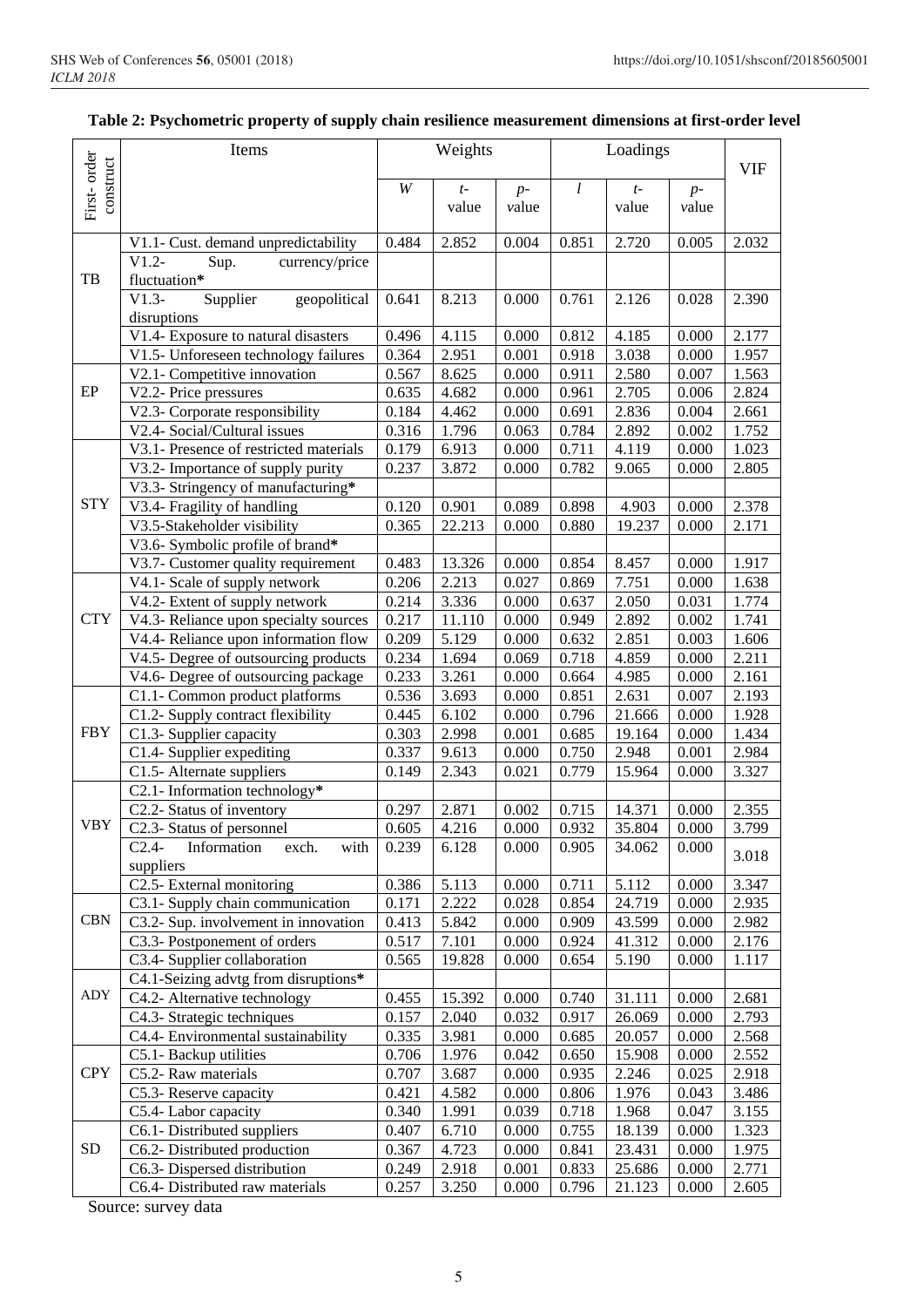*Note: \* Items with low loadings and weights were dropped*

As observed from the Table 3, the bootstrapping results of the trimmed model show that the indicator item weights (*w*) and loadings (*l*) with their corresponding t-values and p-values of the supply chain resilience measurement model at first-order level were significant at the 95% confidence level ( $t>1.96$ ;  $p>0.05$ ). Three indicators (V2.4, V3.4 and V4.5), had insignificant weights, but they had significant loadings which were greater than 0.5, and hence were retained (Hair *et al.,* 2014). According to Hair *et al.* (2011), in specific instances (i.e. when the indicator weight is not significant), the researcher also needs to evaluate the bivariate correlation (loading) between the (nonsignificant) indicator and the construct to decide whether to exclude the indicator from the outer model. Also, as observed from the Table 2, the VIF values for each indicator corresponding to the respective construct is less than the recommended minimum threshold of 5, therefore, multicollinearity problem does not exist (Hair *et al*., 2011). Also, the VIF values obtained assured that there was no common method bias (Kock, 2012)

#### **4.3. Assessment of the Second Order Measurement Dimensions of Supply Chain Resilience**

The Table 3 shows the psychometric property of supply chain resilience measurement dimensions at the secondorder level. The Table is a summary showing the outer weights, and outer loadings, with their respective t-values and p-values at second-order level in the formative mode.

| Second order<br>Formative | First order<br>formative | Weights |            |             | Loadings |         |       |
|---------------------------|--------------------------|---------|------------|-------------|----------|---------|-------|
| constructs                | constructs               | w       | $t$ -value | $p$ - value | l        | t-value | $p-$  |
|                           |                          |         |            |             |          |         | value |
|                           | TB                       | 0.589   | 2.827      | 0.004       | 0.741    | 2.521   | 0.008 |
| <b>Vulnerabilities</b>    | EP                       | 0.588   | 4.905      | 0.000       | 0.859    | 4.309   | 0.000 |
|                           | <b>STY</b>               | 0.319   | 2.449      | 0.011       | 0.795    | 2.067   | 0.029 |
|                           | <b>CTY</b>               | 0.478   | 2.951      | 0.001       | 0.554    | 5.868   | 0.001 |
|                           | <b>FBY</b>               | 0.492   | 4.173      | 0.000       | 0.791    | 5.309   | 0.000 |
|                           | <b>VBY</b>               | 0.367   | 3.681      | 0.000       | 0.670    | 3.113   | 0.000 |
| Capabilities              | <b>CBN</b>               | 0.685   | 7.494      | 0.000       | 0.881    | 2.912   | 0.001 |
|                           | ADY                      | 0.346   | 3.974      | 0.000       | 0.692    | 7.118   | 0.000 |
|                           | <b>CPY</b>               | 0.338   | 1.971      | 0.044       | 0.553    | 4.901   | 0.000 |
|                           | <b>SD</b>                | 0.362   | 2.117      | 0.000       | 0.614    | 9.137   | 0.000 |

**Table 3**: Psychometric property of supply chain resilience measurement dimensions at second-order level

Source: survey data

As observed from the Table 3, the bootstrapping results of the model run show that all the indicator weights and loadings with their corresponding t-values and p-values of the supply chain resilience measurement model at second-order level were significant at the 95% confidence level ( $t > 1.96$ ;  $p > 0.05$ ).

#### **4.4. Assessment of the Third Order Measurement Dimensions of Supply Chain Resilience**

The Table 4 is the psychometric property of supply chain resilience measurement dimensions of the present study at the higher-order level. The Table is a summary showing the outer weights, and outer loadings, with their respective t-values and p-values at second-order level in the formative mode.

|  |  | Table 4: Psychometric property of supply chain resilience measurement dimensions at higher-order level |  |  |
|--|--|--------------------------------------------------------------------------------------------------------|--|--|
|  |  |                                                                                                        |  |  |

| Higher-order<br>construct | Second order<br>formative | Weights |         |          | Loadings |                 |          |
|---------------------------|---------------------------|---------|---------|----------|----------|-----------------|----------|
|                           | constructs                | W       | t-value | p- value |          | <i>t</i> -value | p- value |
| Supply                    | Capabilities              | 0.586   | 7.434   | 0.000    | 0.837    | 18.223          | 0.000    |
| Chain<br>Resilience       | Vulnerabilities           | 0.494   | 6.162   | 0.000    | 0.762    | 1.134           | 0.000    |

Source: survey data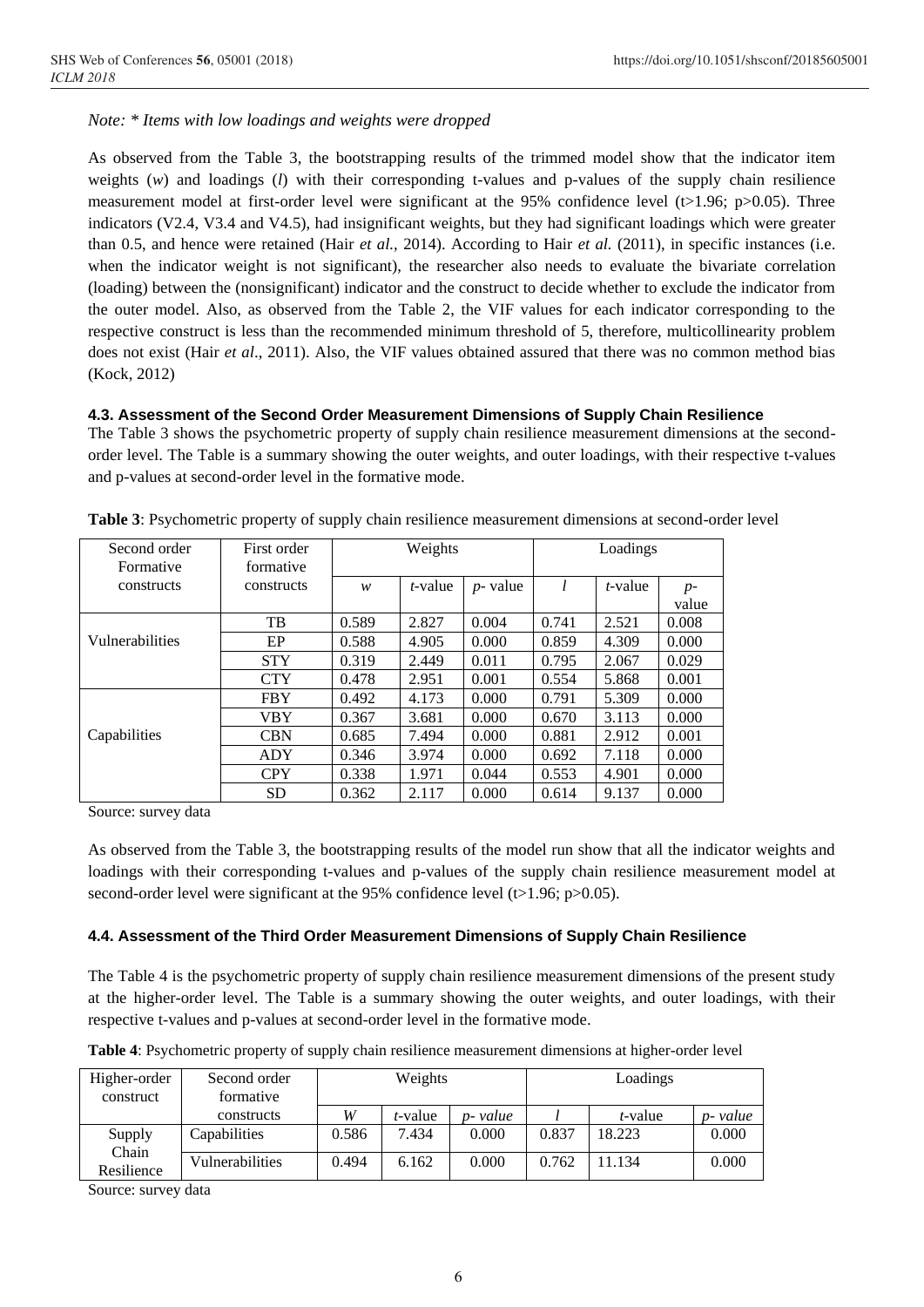As observed from the Table 4, the bootstrapping results of the model run show that all of the indicator weights and loadings with their corresponding t-values and p-values of the supply chain resilience measurement model at higher-order level were significant at the 95% confidence level (t $>1.96$ ; p $>0.05$ ).

## **5. Conclusion**

Research scholars Jaafaar *et al.* (2011), as well as Ngah, *et al.* (2014) have argued that despite of several researches related to *halal* that has been carried out, research in the supply chain context of *halal* pharmaceuticals in very much limited. As a result, the findings from the present research, contributes immensely to the supply literature on *halal* pharmaceuticals in an area that has been somewhat neglected.

In addition, the reliability and validity results of the assessment of the measurement dimensions of the hierarchical supply chain resilience (SCRes) formative measurement model, confirmed that the constructs have adequate psychometric properties corresponding to their respective measurement items.

The present research was built upon the research model of Pettit *et al.* (2013) as well as Chowdhury and Quaddus (2016), and contextualized. Thus, the present research characterizes a hierarchical (third-order level) supply chain resilience model in terms of the measurement dimensions of vulnerabilities and capabilities of the manufacturing supply chain of *halal* pharmaceuticals in Malaysia. This hierarchical model is similar to that of Chowdhury and Quaddus (2016). However, it improves on it, because the measurement dimensions (vulnerabilities and capabilities) of supply chain resilience suggested by Pettit *et al.* (2013) was applied, as against readiness capability, and response recovery dimensions used by Chowdhury and Quaddus (2016). This is because Pettit *et al.* (2013) supply chain residence measurement dimensions (vulnerabilities and capabilities) captures a wider range of indicators and measures which is apt for a global industry like pharmaceuticals, relative to supply chain residence measurement dimensions (readiness capability and response recovery) applied by Chowdhury and Quaddus (2016). As a result of this blend, the hierarchical supply chain resilience model applied in the present research, lays a solid theoretical foundation for future research on supply chain resilience.

## **6. References**

- Aigbogun, O., Ghazali, Z., & Razali, R. (2014). A Framework to Enhance Supply Chain Resilience: The case of Malaysian Pharmaceutical Industry. Global Business and Management Research: An International Journal, 6(3), 219-229
- Aigbogun, O., Ghazali, Z., & Razali, R. (2016). The Mediating impact of *Halal* logistics on supply chain resilience: An agency perspective. International Review of Management and Marketing, 6(S4), 209-216.
- Aigbogun, O., Ghazali, Z., Razali, R. (2015). Resilience attributes of *Halal* logistics on the pharmaceutical supply chain. Global Business and Management Research: An International Journal, 7(3), 34-43.

Barroso, A.P., Machado, V.H., & Cruz, M.V (2010). Toward a resilient supply chain with supply disturbances. *Proceedings of the 2010 IEEE IEEM*

- Boone, H. N., & Boone, D. A. (2012). Analyzing likert data. Journal of extension, 50(2), 1-5
- Chowdhury, M.M.H. & Quaddus, M.A. (2016). A multiple objective optimization based QFD approach for efficient resilient strategies to mitigate supply chain vulnerabilities: the case of garment industry of Bangladesh. *Omega*, 57(1), 5-21.
- Christopher, M & Peck, H. (2004). Building the rsilient supply chain. *International Journal of Logistics Management*, 15(**2**), pp. 1-13
- Enyinda, CI, Mbah, CHN & Ogbuehi A. (2009). An empirical analysis of risk mitigation in the pharmaceutical industry supply chain. J. Afr. Business 10: 218-34.
- Erol, O., Sauser, B.J. & Mansouri, M. (2010). A framework for investigation into extended enterprise resilience, *Enterprise Information Systems*, 4(2), 111-136.
- Fakoor, A. M., Olfat, L., Feizi, K., & Amiri, M. (2013). A method for measuring supply chain resilience in the automobile industry. *Journal of Basic and Applied Scientific Research*, *3*(2), 537-544
- Falasca, M., Zobel, C.W. & Cook, D. (2008). A decisionsupport framework to assess supply chain resilience. *Proceedings of the 5th International ISCRAM Conference*, *Washington, DC*, 596-605.
- Fiksel, J. (2006). Sustainability and resilience: toward a systems approach. *Sustainability: Science, Practice and Policy*, 2(**2**), 1-8
- Fiksel, J., Croxton, K.L. and Pettit, T.J. (2015). From risk to resilience: learning to deal with disruption. *MIT Sloan Management Review*, 56(**2**), 78–86.